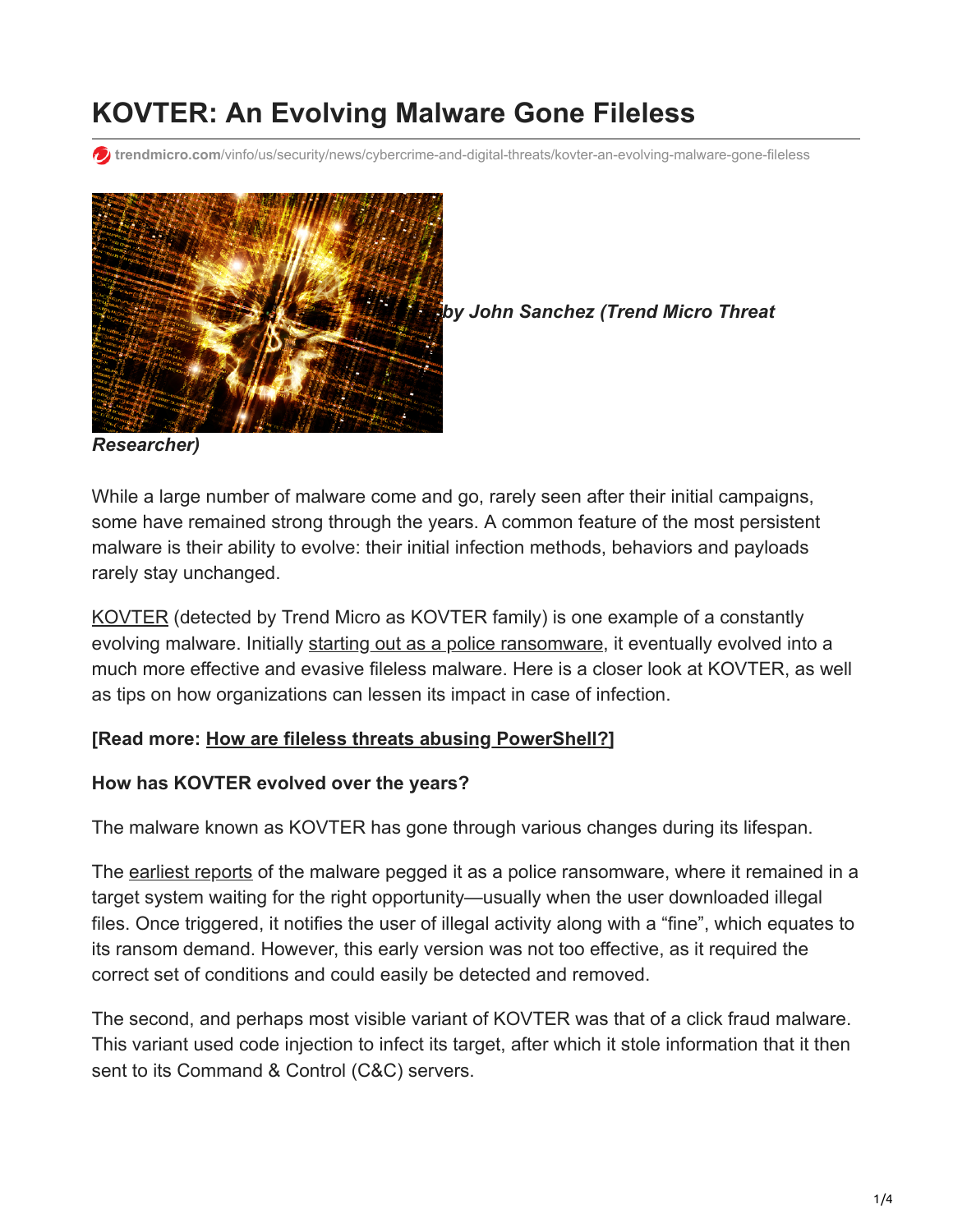In 2015, KOVTER evolved again into a fileless malware, which it did via the installation of autorun registry entries. It evolved further in 2016, adding file components and registry entries that made use of a shell spawning technique to read the malicious registry entry.



**How does the current KOVTER variant work?**

*Figure 1: KOVTER infection flow*

One of the most common infection methods for KOVTER is via attachments coming from macro-based malicious spam. Once the malicious attachment—usually compromised Microsoft Office files—are clicked, the malware installs a shortcut file, batch file, and a random file with a random file extension in a randomly named folder usually located in %Application Data% or %AppDataLocal%. Registry entries based on the random file extension are also installed in Classes Root to direct the execution of the random file into reading a registry entry. These components are used to perform the malware's shellspawning technique.

For the next part, the registry entry for the random file is created, containing malicious scripts that perform KOVTER's processes. This means that the moment the infected machine restarts or either the shortcut or batch files are triggered, the malicious script in the registry entry is loaded into memory. The malicious script contains a shell code that the malware injects into the PowerShell process. The shell code will then decrypt a registry entry located in the same registry key. This registry entry is a binary file that is injected into a spawned process (usually regsvr32.exe). The spawned regsvr32.exe would then try to connect various URLs as a part of its click fraud activity.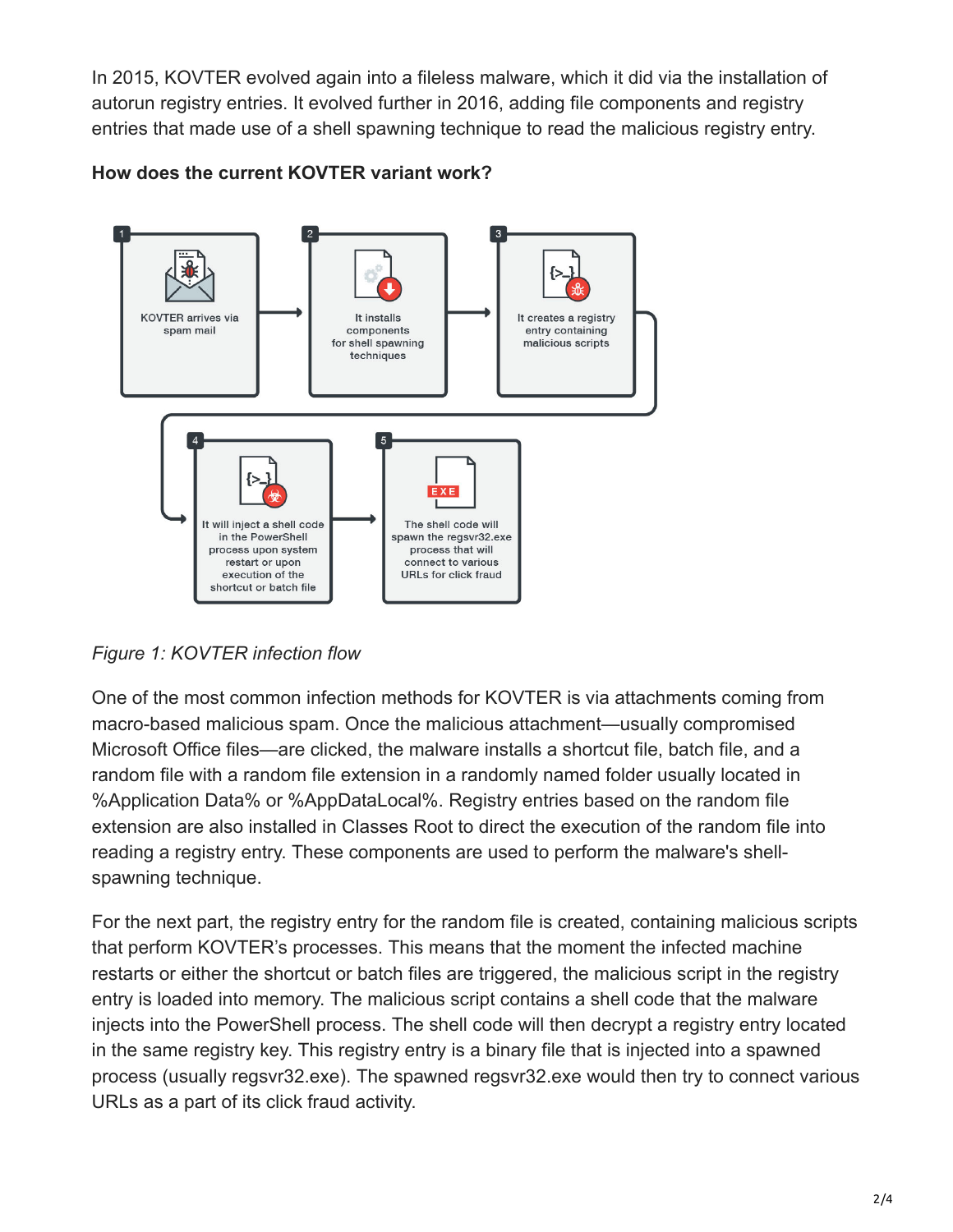Upon installation of all these file components and registry entries, the malware spawns a watchdog process that continuously monitors the existence of these components.

# **How can organizations mitigate the impact of KOVTER?**

Given its almost fileless technique, KOVTER has become much more difficult to detect and mitigate. However, there are some things organizations can do to mitigate the malware's impact. Here are some examples of effective mitigation techniques:

Due to its arrival via spam mail, the organization should look into implementing policies that protect against [email threats.](https://www.trendmicro.com/vinfo/us/security/news/cybercrime-and-digital-threats/infosec-guide-email-threats)This includes setting up anti-spam filters that can block malicious emails before they can even reach the endpoint user.

One of the simplest and most effective ways to stop fileless malware is to apply security updates as soon as they are available. Organizations should ensure that their systems have the latest updates to prevent being infected by fileless malware especially those that exploit vulnerabilities.

[PowerShell is frequently abused by fileless malware](https://www.trendmicro.com/vinfo/us/security/news/security-technology/security-101-the-rise-of-fileless-threats-that-abuse-powershell), thus organizations should take necessary precautions to secure this component. This includes implementing [steps](https://technet.microsoft.com/en-us/gg261722.aspx) on [properly utilizing PowerShell in operational or cloud environments](https://blogs.msdn.microsoft.com/powershell/2013/12/16/powershell-security-best-practices/). Organizations can also list triggers for detection, which can be based on commands known to be used by malicious PowerShell scripts. Threat actors, for instance, often use the "^" symbol to obfuscate their command prompt parameters when invoking PowerShell. Organizations can also consider disabling PowerShell itself if necessary.

While fileless malware is more difficult to detect, organizations should still put in the effort to monitor and secure all their endpoints. Using firewalls and solutions that can monitor inbound and outbound network traffic can go a long way towards preventing fileless malware from infecting an organization.

Finally, organizations should implement multilayered security solutions such as Trend [Micro™ Deep Discovery™, which provides detection, in-depth analysis, and proactive](https://www.trendmicro.com/us/enterprise/security-risk-management/deep-discovery/) response to today's stealthy malware and targeted attacks in real-time. It provides a comprehensive defense tailored to protect organizations against targeted attacks and advanced threats through specialized engines, custom [sandboxing](http://blog.trendmicro.com/trendlabs-security-intelligence/deploying-a-smart-sandbox-for-unknown-threats-and-zero-day-attacks/), and seamless [correlation across the entire attack lifecycle. In addition, Trend Micro™ Deep](https://www.trendmicro.com/us/enterprise/cloud-solutions/deep-security/index.html) Security™ and [Vulnerability Protection](https://www.trendmicro.com/us/enterprise/product-security/vulnerability-protection/) provide [virtual patching](https://www.trendmicro.com/us/enterprise/product-security/vulnerability-protection/) that protects endpoints from threats that abuses vulnerabilities. [OfficeScan](https://www.trendmicro.com/en_us/business/products/user-protection/sps/endpoint/officescan.html)'s Vulnerability Protection shield endpoints from identified and unknown vulnerability exploits even before patches are deployed.

### **HIDE**